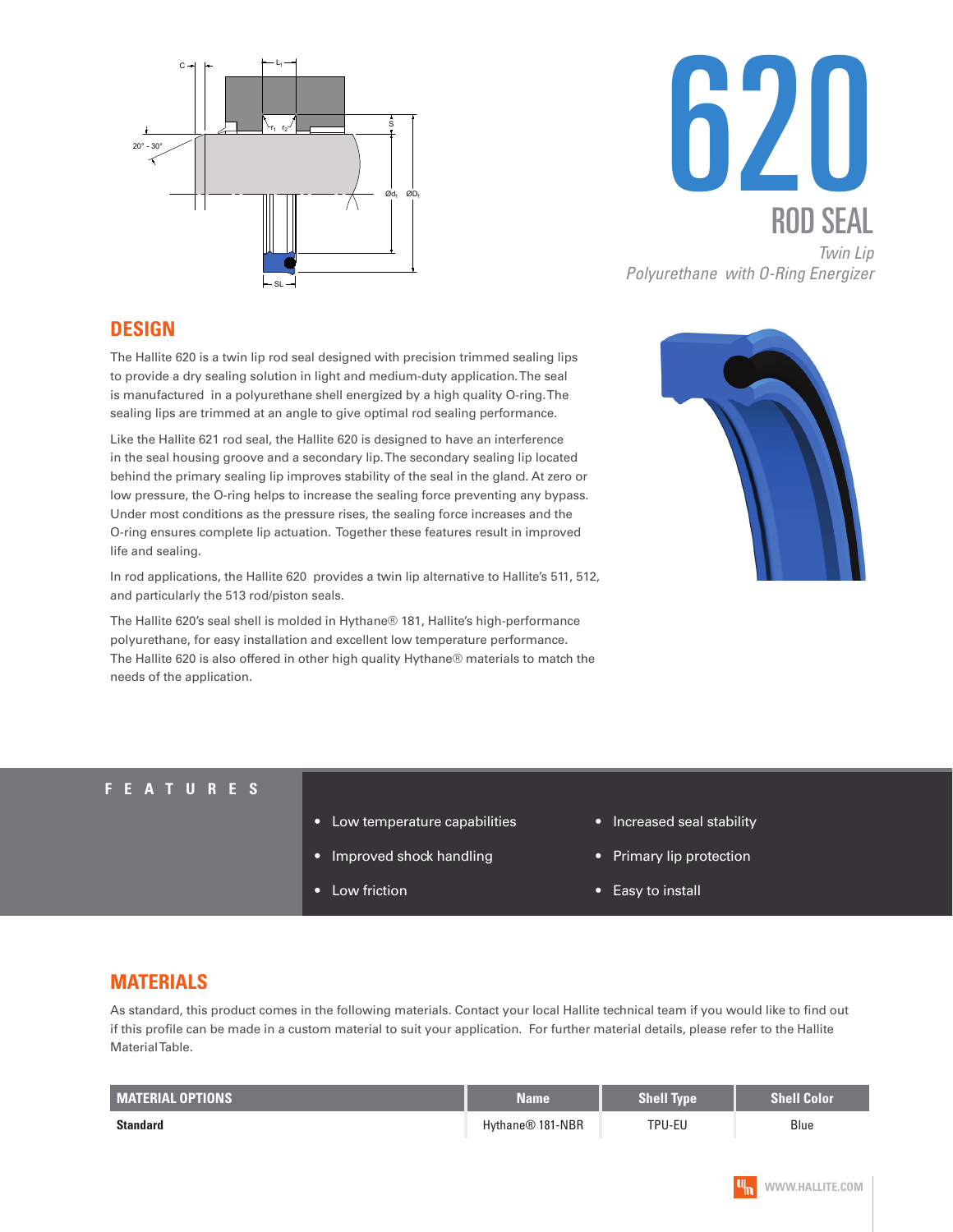**NOTE**

**NOTE**

# **TECHNICAL DETAILS**

| <b>OPERATING CONDITIONS</b> | <b>METRIC</b>                     | <b>INCH</b>                      |  |
|-----------------------------|-----------------------------------|----------------------------------|--|
| <b>Maximum Speed</b>        | 1.0 <sub>m/sec</sub>              | $3.0$ ft/sec                     |  |
| <b>Temperature Range</b>    | $-45^{\circ}$ C +110 $^{\circ}$ C | $-50^{\circ}$ F $+230^{\circ}$ F |  |
| <b>Maximum Pressure</b>     | 400 <sub>bar</sub>                | 6000 psi                         |  |

Data given are maximum values and can apply depending on specific application. Maximum ratings of temperature, pressure, or operating speeds are dependent on fluid medium, surface, gap value, and other variables such as dynamic or static service. Maximum values are not intended for use together at the same time, e.g. max temperature and max pressure. Please contact your Hallite technical representative for application support.

| 250   | 400                          |
|-------|------------------------------|
| 0.50  | 0.40                         |
| 3750  | 6000                         |
| 0.020 | 0.016                        |
|       | 160<br>0.60<br>2400<br>0.024 |

Figures show the maximum permissible gap all on one side using minimum rod Ø and maximum clearance Ø. Refer to Housing Design section.

| <b>SURFACE ROUGHNESS</b>         | umRa               | umRz               | <b>umRt</b>       | uinRa     | <b>uinRz</b> | <b>uinRt</b> |
|----------------------------------|--------------------|--------------------|-------------------|-----------|--------------|--------------|
| <b>Dynamic Sealing Face Ød</b> , | $0.1 - 0.4$        | $1.6 \text{ max}$  | 4 max             | $4 - 16$  | $63$ max     | $157$ max    |
| <b>Static Sealing Face ØD</b> ,  | 1.6 <sub>max</sub> | 6.3 <sub>max</sub> | 10 <sub>max</sub> | $63$ max  | $250$ max    | $394$ max    |
| <b>Static Housing Faces L</b>    | 3.2 <sub>max</sub> | 10 <sub>max</sub>  | $16$ max          | $125$ max | 394 max      | $630$ max    |

| 0.125 | 0.187 |
|-------|-------|
| 0.093 | 0.093 |
| 0.008 | 0.008 |
| 0.016 | 0.016 |
|       |       |

| <b>TOLERANCES</b> | VП | 7d                      |              |
|-------------------|----|-------------------------|--------------|
| ٠<br>-in          | f9 | 1 <sub>0</sub> 1<br>UJI | $+0.010 - 0$ |